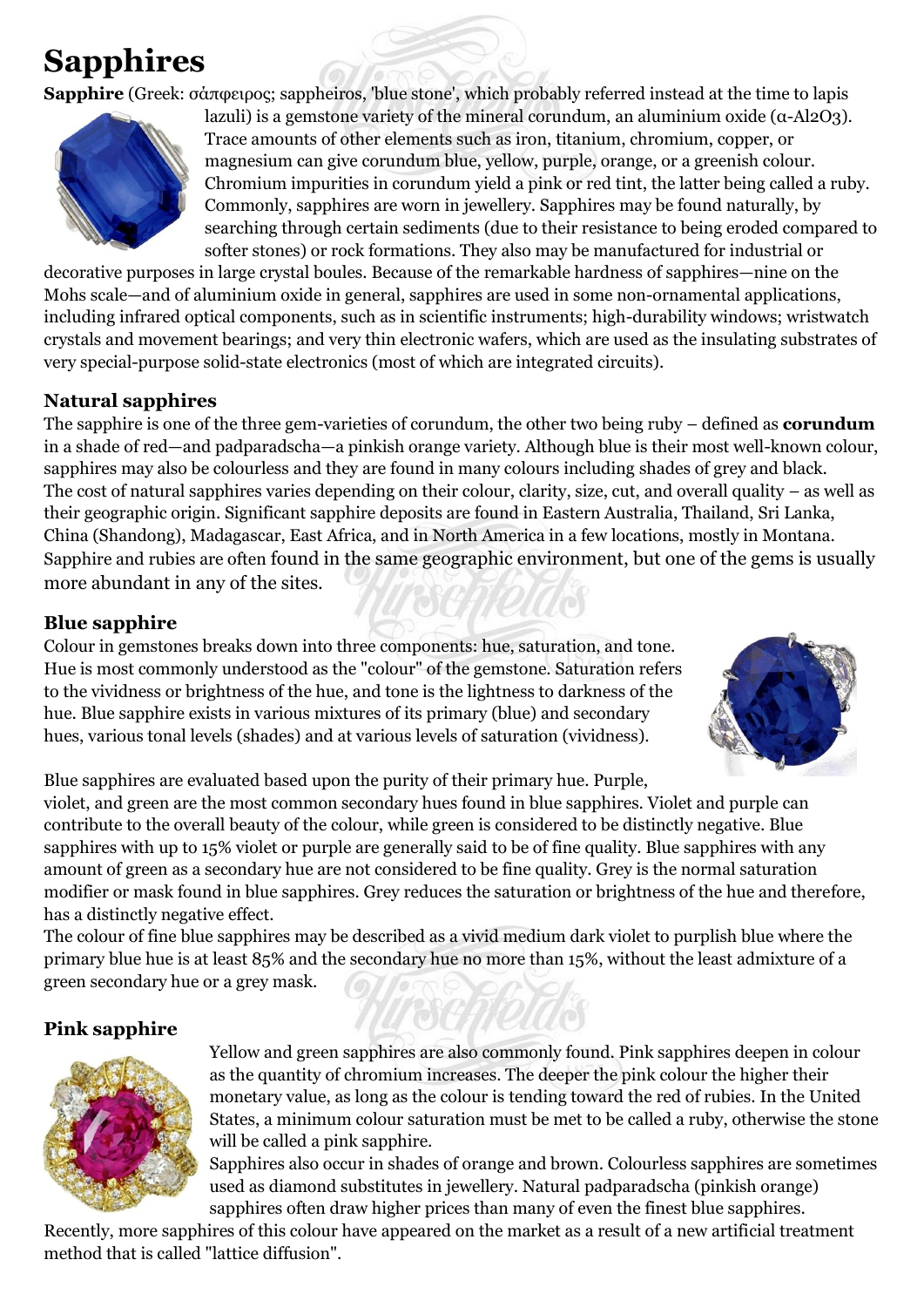## **Padparadscha**

Padparadscha is a delicate light to medium toned pink-orange to orange-pink hue corundum, originally found in Sri Lanka, but also found in deposits in Vietnam and parts of East Africa. Padparadscha sapphires are rare; the rarest of all is the totally natural variety, with no sign of artificial treatment.

The name is derived from the Sanskrit "padma raga" (padma = lotus; raga = colour), a colour akin to the lotus flower (Nelumbo nucifera 'Speciosa'

### **Star sapphire**

A star sapphire is a type of sapphire that exhibits a star-like phenomenon known as asterism; red stones are known as "star rubies". Star sapphires contain intersecting needle-like inclusions following the underlying crystal structure that cause the appearance of a six-rayed "star"-shaped pattern when viewed with a single overhead light source. The inclusion is often the mineral rutile, a mineral composed primarily of titanium dioxide. The stones are cut en cabochon, typically with the centre of the star near the top of the dome.



Occasionally, twelve-rayed stars are found, typically because two different sets of inclusions are found within the same stone, such as a combination of fine needles of rutile with small platelets of hematite; the first results in a whitish star and the second results in a golden-coloured star. During crystallisation, the two types of inclusions become preferentially oriented in different directions within the crystal, thereby forming two six-rayed stars that are superimposed upon each other to form a twelve-rayed star. Misshapen stars or 12-rayed stars may also form as a result of twinning. The inclusions can alternatively produce a "cat's eye" effect if the 'face-up' direction of the cabochon's dome is oriented perpendicular to the crystal's c-axis rather than parallel to it. If the dome is oriented in between these two directions, an

'off-centre' star will be visible, offset away from the high point of the dome. The Black Star of Queensland, the largest gem-quality star sapphire in the world, weighs 733 carats. The Star of India (weighing 563.4 carats) is thought to be the second-largest star sapphire (the largest blue), and is currently on display at the American Museum of Natural History in New York City. The 182-carat Star of Bombay, located in the National Museum of Natural History, in Washington, D.C., is another example of a large blue star sapphire. The value of a star sapphire depends not only on the weight of the stone, but also the body colour, visibility, and intensity of the asterism.

#### **Colour change sapphire**

A rare variety of natural sapphire, known as colour-change sapphire, exhibits different colours in different light. Colour change sapphires are blue in outdoor light and purple under incandescent indoor light. Some stones shift colour well and others only partially, in that some stones go from blue to bluish purple. While colour change sapphires come from a variety of locations, the gem gravels of Tanzania is the main source.

Certain synthetic colour-change "sapphires" are sold as "lab" or "synthetic" alexandrite, which more accurately is called an alexandrite simulant (also called alexandrium) since the latter is a type of chrysoberyl— not sapphire, but an entirely



different substance whose pleochroism is different and much more pronounced than colour-change corundum (sapphire).

## **Crystal structure of sapphire**

Rubies are corundum which contain chromium impurities that absorb yellow-green light and result in deeper



ruby red colour with increasing content. Purple sapphires contain trace amounts of vanadium and come in a variety of shades. Corundum that contains ~0.01% of titanium is colourless. If trace amounts of iron are present, a very pale yellow to green colour may be seen. If both titanium and iron impurities are present together, however, the result is a magnificent deep-blue colour.

Unlike localized ("intra-atomic") absorption of light which causes colour for chromium and vanadium impurities, blue colour in sapphires comes from intervalence charge transfer, which is the transfer of an electron from one transition-

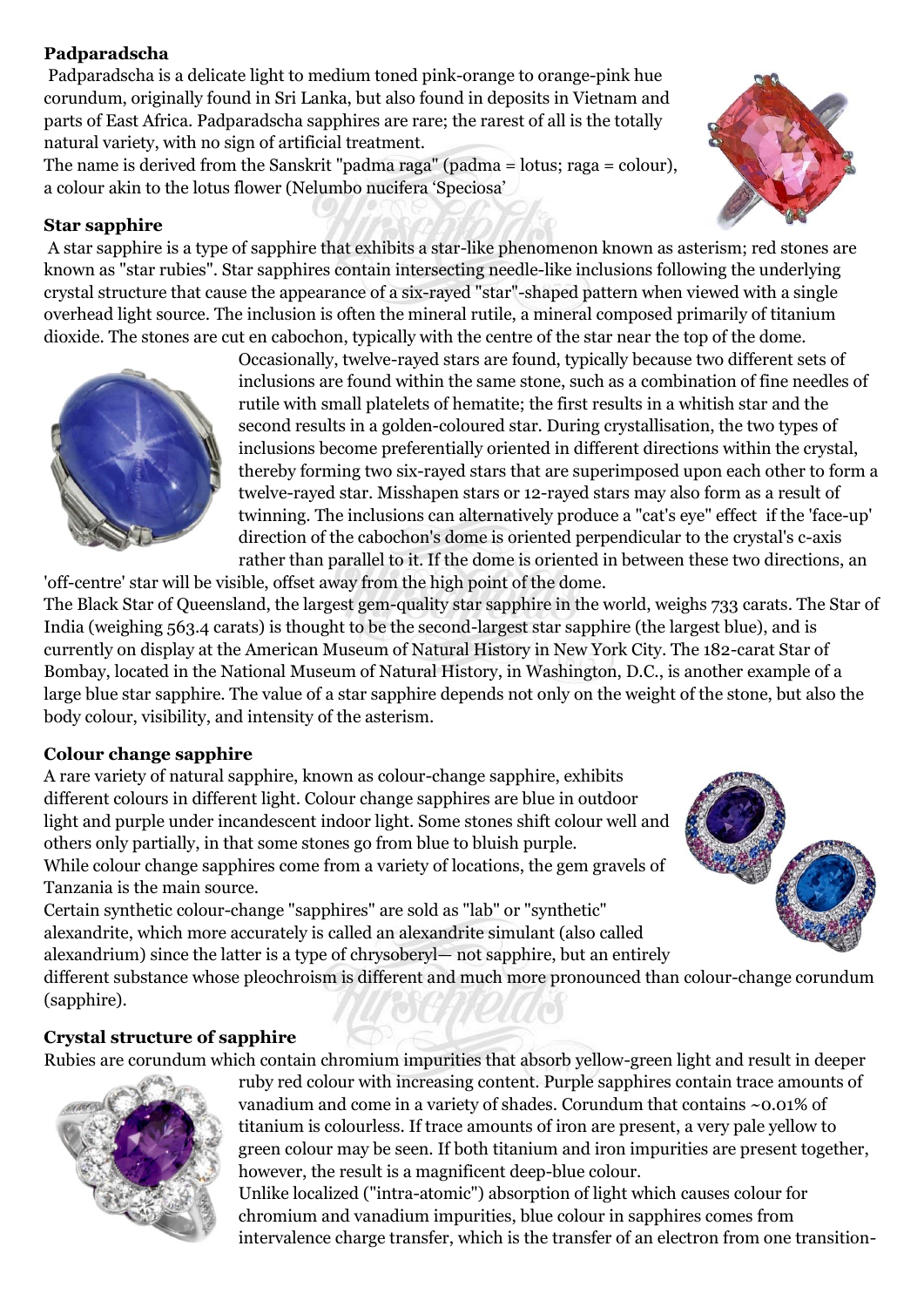metal ion to another via the conduction or valence band. The iron can take the form Fe2+ or Fe3+, while titanium generally takes the form Ti4+. If Fe2+ and Ti4+ ions are substituted for Al3+, localized areas of charge imbalance are created. An electron transfer from Fe2+ and Ti4+ can cause a change in the valence state of both. Because of the valence change there is a specific change in energy for the electron, and electromagnetic energy is absorbed. The wavelength of the energy absorbed corresponds to yellow light. When this light is subtracted from incident white light, the complementary colour blue results. Sometimes when atomic spacing is different in different directions there is resulting blue-green dichroism.

Intervalence charge transfer is a process that produces a strong coloured appearance at a low percentage of impurity. While at least 1% chromium must be present in corundum before the deep red ruby colour is seen, sapphire blue is apparent with the presence of only 0.01% of titanium and iron.

#### **Treatments**

Sapphires may be treated by several methods to enhance and improve their clarity and colour.[16] It is common practice to heat natural sapphires to improve or enhance colour. This is done by heating the sapphires in furnaces to temperatures between 500 and 1800 °C for several hours, or by heating in a nitrogen-deficient atmosphere oven for seven days or more. Upon heating, the stone becomes more blue in colour, but loses some of the rutile inclusions (silk). When high temperatures are used, the stone loses all silk (inclusions) and it becomes clear under magnification.[17] The inclusions in natural stones are easily seen with a jeweler's loupe. Evidence of sapphire and other gemstones being subjected to heating goes back at least to Roman times.[18] Un-heated natural stones are somewhat rare and will often be sold accompanied by a certificate from an independent gemological laboratory attesting to "no evidence of heat treatment".

#### **Yogo sapphire**



Yogo sapphires sometimes do not need heat treating because their cornflower blue colouring is uniform and deep, they are generally free of the characteristic inclusions, and they have high uniform clarity. When Intergem Limited began marketing the Yogo in the 1980s as the world's only guaranteed untreated sapphire, heat treatment was not commonly disclosed; by 1982 the heat treatment became a major issue. At that time, 95% of all the world's sapphires were being heated to enhance their natural colour. Intergem's marketing of guaranteed untreated Yogos set them against many in the gem industry. This issue appeared as a front page story in the Wall Street Journal on August 29, 1984 in an article by Bill Richards, Carats

and Schticks: Sapphire Marketer Upsets The Gem Industry.

Diffusion treatments are used to add impurities to the sapphire to enhance colour. Typically beryllium is diffused into a sapphire under very high heat, just below the melting point of the sapphire. Initially (c. 2000) orange sapphires were created, although now the process has been advanced and many colours of sapphire are often treated with beryllium. The coloured layer can be removed when stones chip or are repolished or refaceted, depending on the depth of the impurity layer. Treated padparadschas may be very difficult to detect, and many stones are certified by gemological labs (e.g., Gubelin, SSEF, AGTA).

According to United States Federal Trade Commission guidelines, disclosure is required of any mode of enhancement that has a significant effect on the gem's value.

#### **Mining**



Sapphires are mined from alluvial deposits or from primary underground workings. Commercial mining locations for sapphire and ruby include (but are not limited to) the following countries: Afghanistan, Australia, Myanmar/Burma, Cambodia, China, Colombia, India, Kenya, Laos, Madagascar, Malawi, Nepal, Nigeria, Pakistan, Sri Lanka, Tajikistan, Tanzania, Thailand, USA, and Vietnam.

The Logan sapphire, the Star of India, and the Star of Bombay originate from Sri Lankan mines. Madagascar is the world leader in sapphire production (as of 2007) specifically its deposits in and around the town of Ilakaka. Prior to the opening of the Ilakaka mines, Australia was the largest producer of

sapphires (such as in 1987). In 1991 a new source of sapphires was discovered in Andranondambo, southern